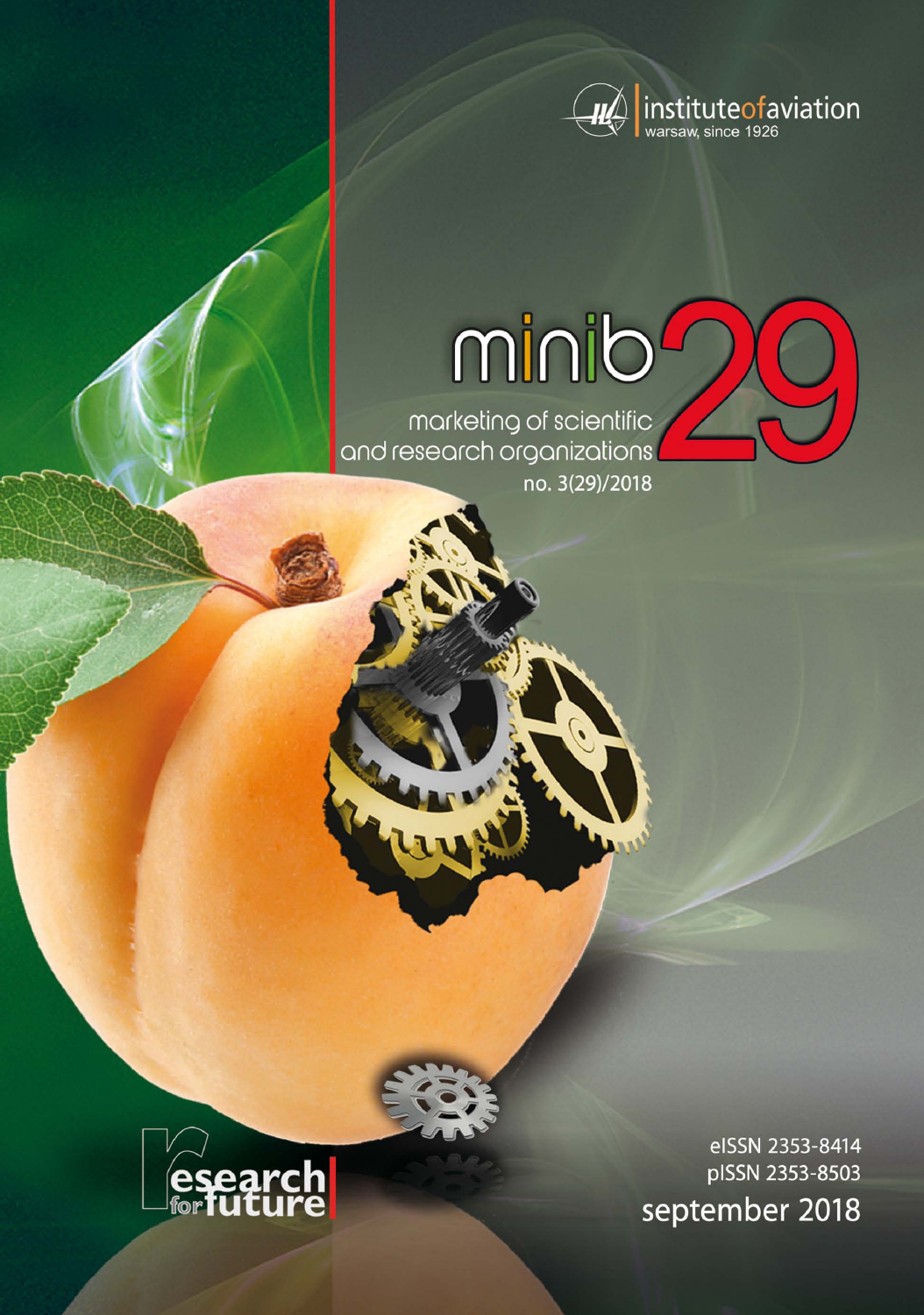

# *RESEARCH FIELDS IN THE AREA OF PLANNING AND IMPLEMENTATION OF INTERNAL AND EXTERNAL PUBLIC RELATIONS ACTIVITIES*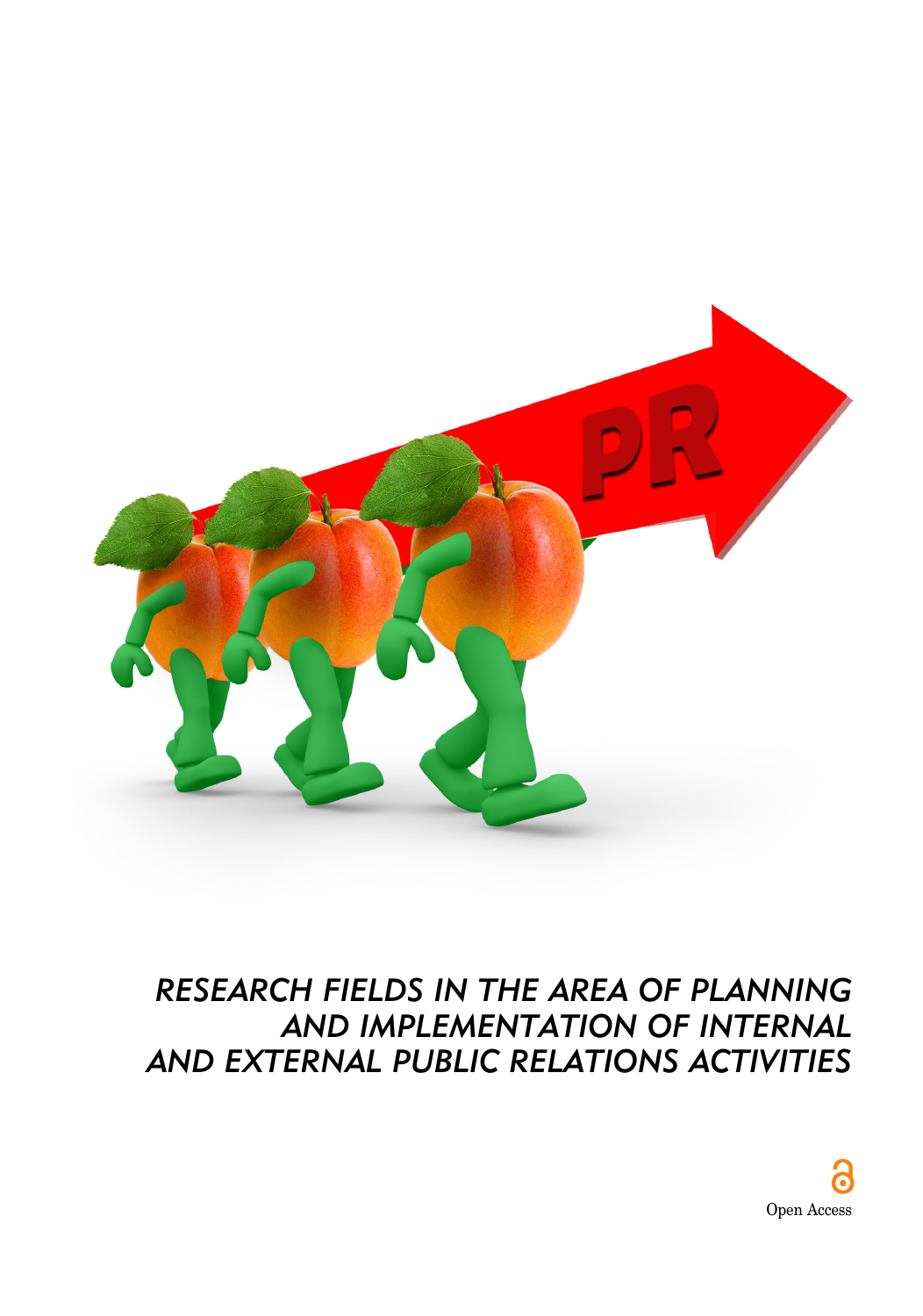# RESEARCH FIELDS IN THE AREA OF PLANNING AND IMPLEMENTATION OF INTERNAL AND EXTERNAL PUBLIC RELATIONS ACTIVITIES

Dariusz Tworzydło, PhD. hab.

University of Warsaw, Poland Faculty of Journalism, Information and Book Studies, Department of Social Communication and Public Relations dariusz@tworzydlo.pl DOI: 10.14611/minib.29.09.2018.09



The article constitutes a presentation of the areas of research which can be used in course of planning and implementation of public relations activities in a company. Also, those which can be regarded as crucial and necessary have been highlighted. Research described in the article concerns to a large extent building image and relations with the representatives of a company's environment. In the publication areas of research conducted by means of various techniques, e.g. CATI, CAWI have been presented. The material also presents a method which is supposed to systematize research projects. It makes it possible to use comprehensive data collected in a company in the decision-making process. The article also contains a presentation of analyses which are conducted in association with the process of preparing a company for potential image crises and carried out during and after the emergence of threats bearing the characteristics of an image crisis.

Keywords: public relations, marketing, communication tools, media, research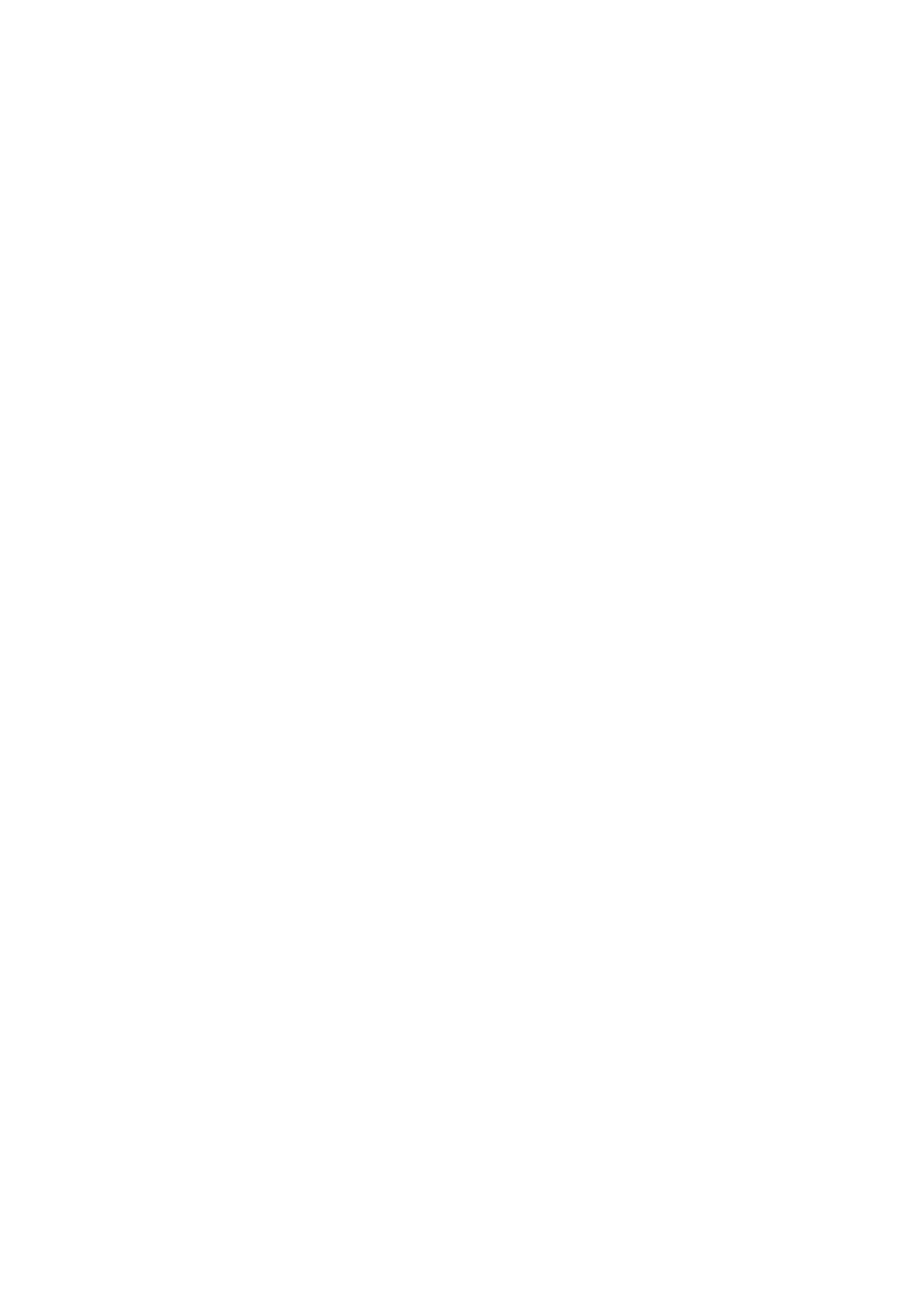#### Introduction

Nowadays, apart from the standard resources at the disposal of companies in form of technologies, personnel, material components, or financial assets, know-how and information play an important role. Especially in case of the latter, acquiring, securing and keeping them is becoming one of priority tasks of company managements. The difference between the set of data held by a company and what it needs to efficiently manage processes constitutes the so-called information gap. This gap can be eliminated by means of a series of research works based on qualitative and quantitative methods. Quantitative research methods can be understood as those which make it possible to generate conclusions which can be extrapolated to the whole population, e.g. employees, or clients. Within these methods we can distinguish such techniques as CAWI, CATI, PAPI or research conducted by means of the technique of audience interview. Qualitative methods are particularly useful in public relations — as support for quantitative methods, e.g. during creation of research tools, or deepening the identification of particular methods which exist in an organization, or outside the organization. They are used e.g. for investigating the issue of employees' loyalty, engagement and approach to work. Among the typical qualitative techniques we can find: desk research, IDI and focus groups. The methods and techniques highlighted above are most often used in the process of support for managing image and building the relations of companies and organizations.

Every research project has to focus on clearly defined goals. Their character may be: exploratory, descriptive and explanatory. Exploratory character assumes the search for knowledge in a particular area, the second one concerns the description of what a researcher observed during exploration, while the third focuses on the search for the answer to the question: why? The above constitutes a kind of a model situation, because in practice it is possible to work on all three goals at the same time1. In analyses conducted within public relations the above goals may be highly complex and may concern every task sphere, including<sup>2</sup>:

- relations with the media,
- <sup>z</sup> anti-crisis and crisis management,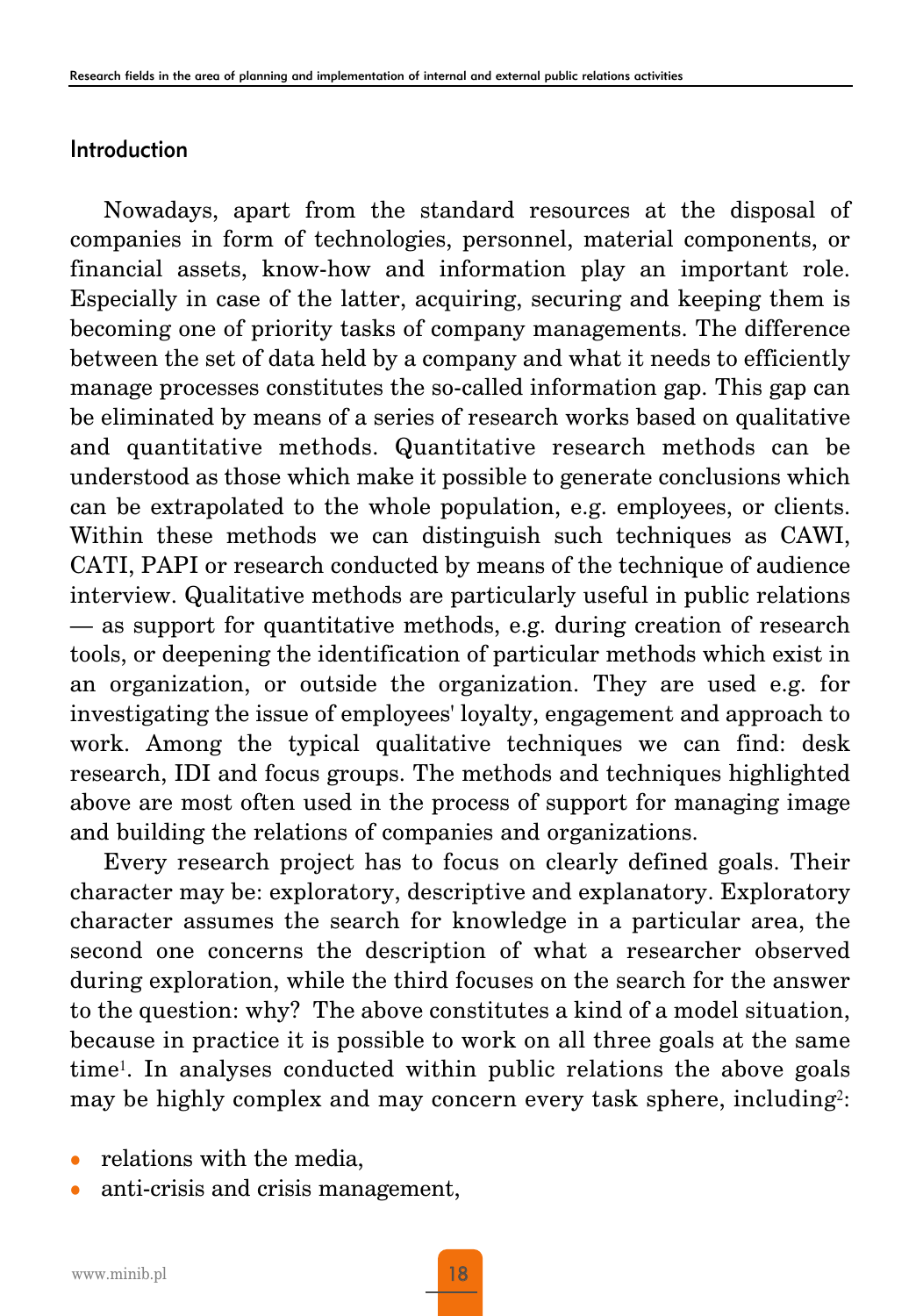- $\bullet$  internal communication (internal public relations),
- event management,
- relations with current and potential investors (investor relations),
- relations on the Internet  $(e-PR)$ ,
- $\bullet$  visual identification (corporate identity),
- corporate social responsibility  $(CSR)$ ,
- $\bullet$  sponsoring,
- $\bullet$  public affairs,
- $\bullet$  lobbying,
- $\bullet$  relations with influencers (influencer marketing),
- employer branding,
- manager's PR (personal branding).

Each of the task spheres of public relations mentioned above can and should be subject to audit and assessment. Taking the above into consideration it is necessary to point out that the main goal of this article is to order and describe the key research areas which can be investigated in course of the assessment of internal and external relations and image of a company. Another goal of this article is identifying the research areas which should be particularly interesting for managers looking for managers in the area of image and relations, which can support the decision-making processes.

The research areas analysed in this article may constitute a set of recommendations and directions for decisions from the area of implementation of communication processes and building relations within the framework of strategic and operational public relations activities in a company.

This text is addressed to people dealing with the measurement of the efficiency of public relations activities and should constitute an element in the discussion concerning the subject of the measurement of effects of public relations activities. It may also be a basis for PR professionals who are not always able to correctly assess the effects of the particular tools that they choose in order to support communication and build relations. This article orders the above, highlighting the areas which should be particularly emphasized in actions associated with the measurement of each of the task spheres in public relations.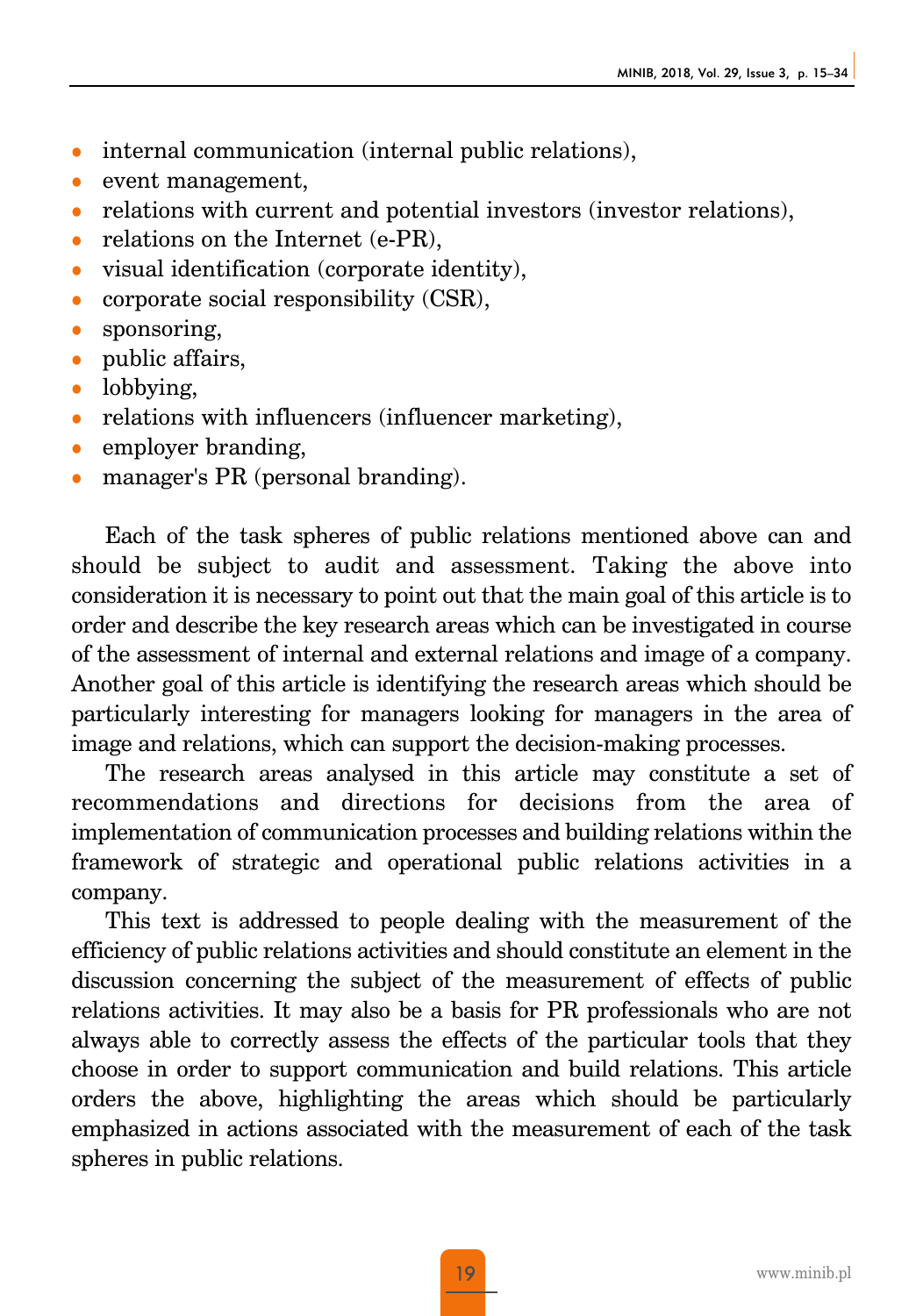#### Internal research in an organization

Internal image, relations within teams of employees, or tools used in the process of communication constitute a key aspect of internal public relations. Here it is worth pointing out that in many aspects internal PR is close to the perspective of human resources. Some parameters e.g. motivating, team building are important both in case of one, just as in case of another area. That's why a thought-out strategy associated with human resources, which remains coherent with the strategy of public relations may contribute to achieving a synergy of effects resulting from each of the presented areas of management.

At the moment when a research problem is defined within an organization, the researcher's effort is focused on the acquisition of data. First of all, to achieve real savings it is reasonable to use for analysis secondary data, that is, data which has already been collected in course of other research projects3. However, when a researcher doesn't have the possibility to use such data, he has to focus on the organization of primary research. Within the framework of techniques from the area of quantitative research in the area of internal image it is possible to conduct multiplanar research among managers. The research process is dominated by communication audits conducted by means of the PAPI, CATI and CAWI techniques, whose subject area refers to the following components<sup>4</sup>:

# **recognisability**, and in particular in this case it means:

- recognisability of goals, measured as the assessment of the knowledge of particular categories of goals which on the one hand gives an image of the assessment of the state of knowledge of employees in the abovementioned areas and on the other hand shows whether a company communicates about them in a sufficiently clear and precise way,
- recognisability of mission and vision, which gives an image of the knowledge of employees and identification with a mission defining the direction in which the company is going, constituting a point of reference in the context of actions taken by the company,
- recognisability of the employer's brand in employee's closest environment (image of the employer in the region).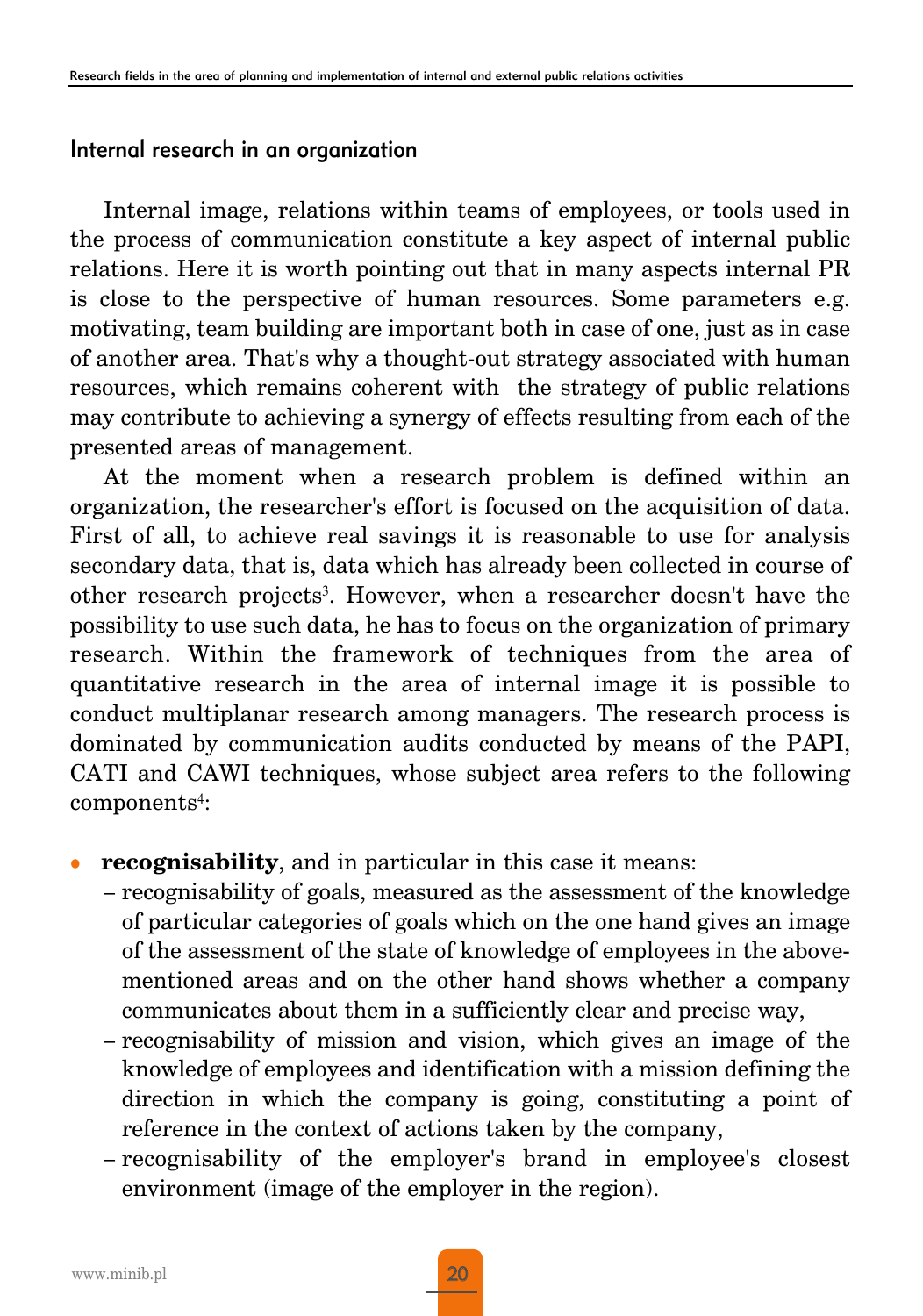- **identification with the company**, which can be measured as:
	- the assessment of identification of employees with their company, together with the full set of values adopted by the company,
	- assessment of the degree to which a company is close to the employees, to what extent they treat their company as something more than a place in which they have to engage in activities to obtain funds for subsisten,
	- assessment of approach to work and engagement,
	- assessment of loyalty towards the employer and readiness to recommend your employer outside the company, measured with the degree of attachment to the company, the will to participate in the process of building and developing the company,
	- estimated likelihood of further cooperation with the employee, measured on a time scale as declaration of will to carry out the ordered tasks in following time periods,
	- attitudes of employees towards the employer, approach to work, activity and willingness to take up additional obligations, even obligations which don't result directly from the scope of work defined by a work contract,
	- assessment of the phenomenon of rotation and personnel changes in a selected period, which is particularly significant, when we are dealing with the employee's, rather than employer's market,
	- types of employees from malcontent to optimist, along with identifying the dominant group,
	- the level of engagement in an organization measured according to the so-called Gallup 12 questions<sup>5</sup>, the questions formulated by Gallup Institute make it possible to assess the quality and attractiveness of a workplace and at the same time the method of measurement of good workplaces attracting the best employees has become one of the most often used techniques of identification of engagement.

It is particularly the last aspect, namely, the level of employees' engagement in an organization that can facilitate the acquisition of precious data, which can later be used by HR and public relations departments. Measuring the engagement, which affects the motivation of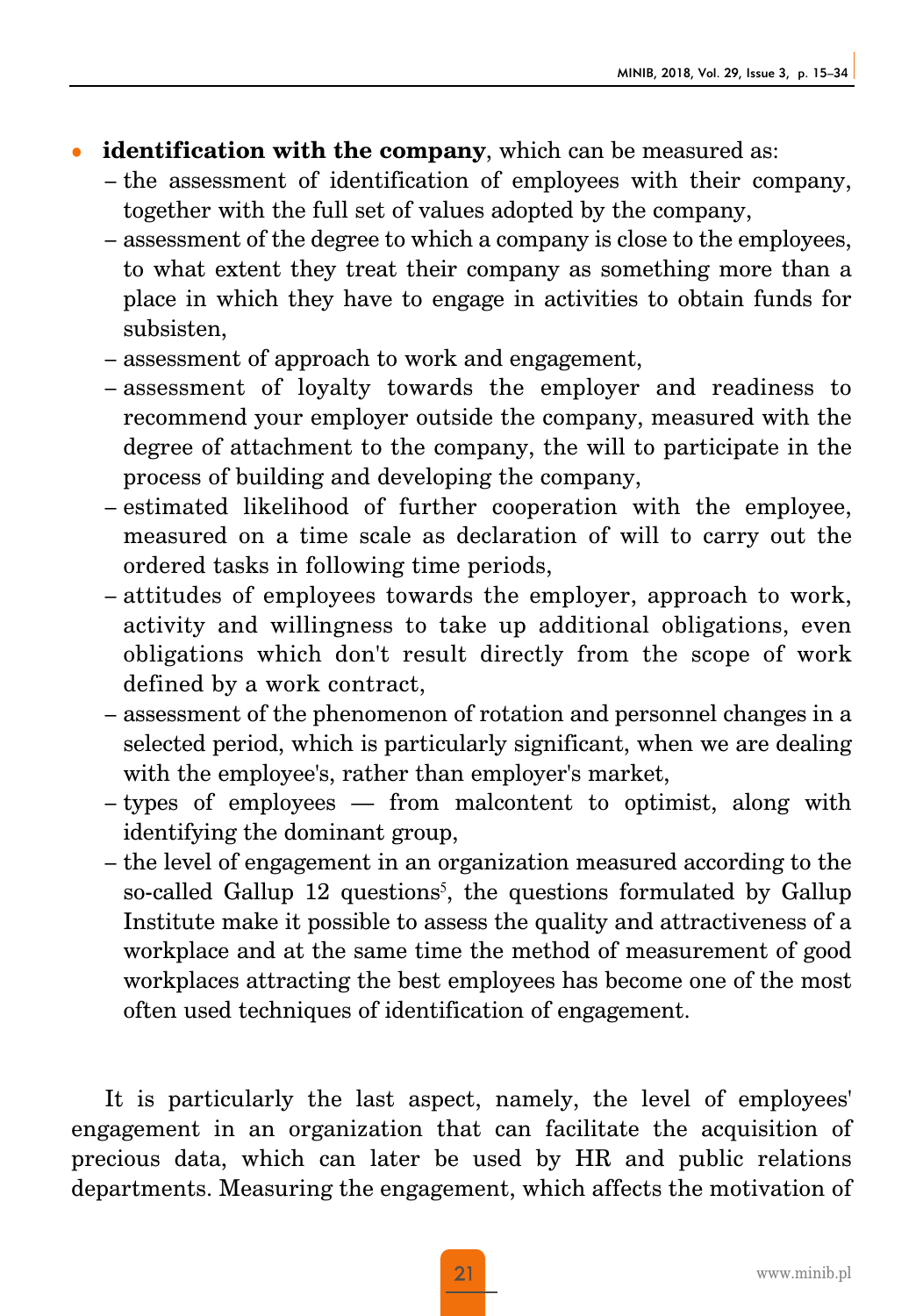# employees, may be done by means of Gallup questions mentioned below (table 1), as they give a full image of this parameter within an organization.

Table 1. An exemplary question used in internal research,

taking into consideration Gallup 12 questions $<sup>6</sup>$ </sup>

| P1 | Could you say whether You agree with the following questions?<br>Answer all questions with yes, or no |                                                                       | Yes | No |
|----|-------------------------------------------------------------------------------------------------------|-----------------------------------------------------------------------|-----|----|
|    | 1.                                                                                                    | Do I know what is expected from me at work?                           | 1.  | 2. |
|    | 2.                                                                                                    | Do I have appropriate tools at my disposal?                           | 1.  | 2. |
|    | 3.                                                                                                    | Do I do what I can do best every day?                                 | 1.  | 2. |
|    | 4.                                                                                                    | Does my opinion count at work?                                        | 1.  | 2. |
|    | 5.                                                                                                    | Does the boss, or anyone else care about me?                          | 1.  | 2. |
|    | 6.                                                                                                    | Have I been appreciated over the last seven days?                     | 1.  | 2. |
|    | 7.                                                                                                    | Does anyone encourage me to develop?                                  | 1.  | 2. |
|    | 8.                                                                                                    | Do I have a feeling that my work is important?                        | 1.  | 2. |
|    | 9.                                                                                                    | Did I find my best friend at work?                                    | 1.  | 2. |
|    | 10.                                                                                                   | Do my colleagues care about doing their best at work?                 | 1.  | 2. |
|    | 11.                                                                                                   | Do I have the possibility to educate myself and develop at work?      | 1.  | 2. |
|    | 12.                                                                                                   | Has anyone talked to me about my progress and the path of development |     |    |
|    |                                                                                                       | over the past six months?                                             | 1.  | 2. |

Source: Prepared on the basis of a survey questionnaire prepared for the implementation of an internal research project in an IT company.

- the process of internal communication, with the consideration of the following categories which may be researched:
	- communication goals and their hierarchization,
	- standards in internal communication processes with particular attention paid to the range of communication tools,
	- verification of the procedures conditioning the quality of communication,
	- standards in the processes of managerial communication,
	- standards in the processes of employee communication (vertically and horizontally),
	- tools used in the process of communication.

In course of internal research it is possible to verify not just the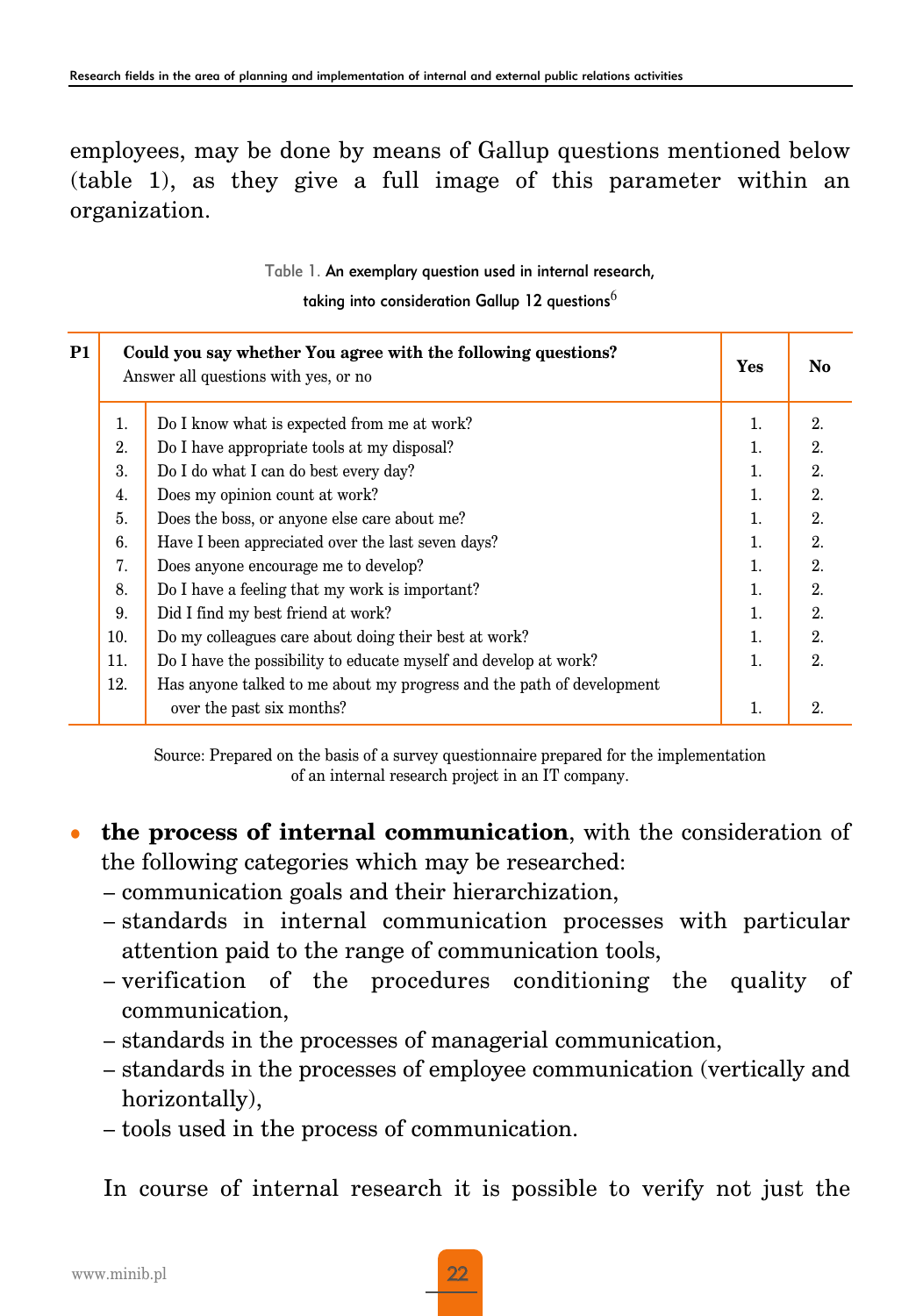reception of particular communication tools used in it, but also to assess them in terms of their efficiency. It sometimes happens that research verifies the justification for further utilization of particular tools, leading to significant savings for a company.



Picture 1. Chosen tools used by employees in the process of looking for information in a manufacturing company

Source: Materials prepared on the basis of a report on research conducted for a manufacturing company

Internal research gives a full image of the functioning of an organization. It makes it possible to e.g. identify to what extent an organization uses certain tools in the whole process of building image and relations with employees. Sometimes the results of conducted research provide hints concerning reduction of spending on tools which are completely inefficient, or are not used by the employees.

In the group of further research areas investigated within the framework of internal communication and building strategically profitable relations with employees there are: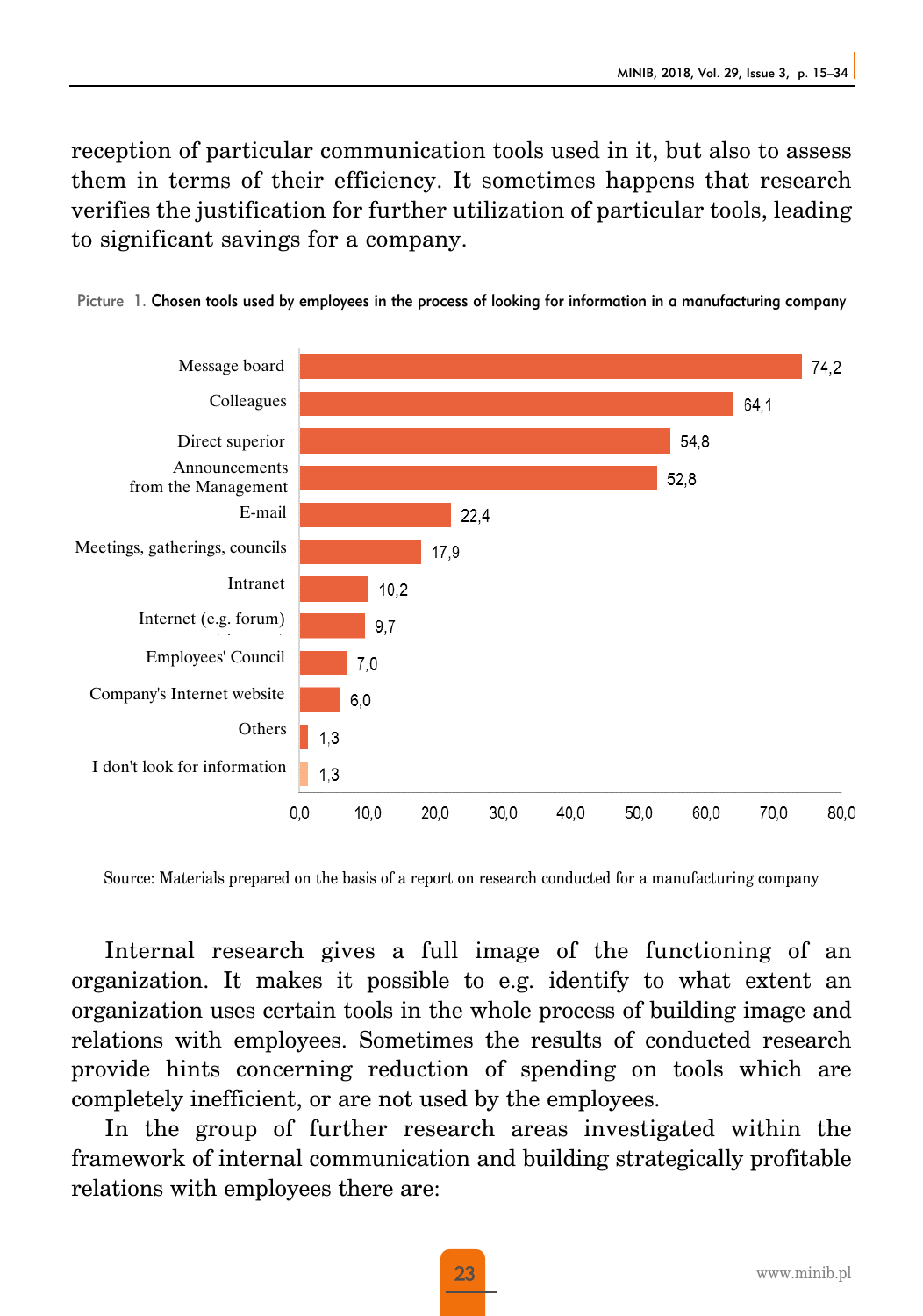- motivational factors, the following processes are carried out on their basis:
	- assessment of an employee's potential of development (identifying the possibility of going through the organizational structure, the existing training system, or the training system expected by the employees),
	- analysis of factors determining employee's satisfaction with the work he is doing,
	- assessment of the scope of employer's investments in equipment, infrastructure etc.,
	- assessment of the system of employee remuneration, including motivational factors of financial and non-financial character,
	- assessment of the level of balance between the interests of employees and the interests of a company,
	- self-assessment of an employee's potential declarative dimension,
	- measuring the feeling of job security.

It is worth pointing out that motivational factors are a kind of a reflection of what belongs to the competences of HR departments. However, motivating is within the scope of interest of not just human resources teams, but also public relations teams. It is because on the basis of the synergy of actions we can achieve coherent image effects based on motivation. Another area of research are:

- **internal relations**, among which we can distinguish the following areas:
	- relations between employees (assessment of colleagues, or management by the respondent),
	- atmosphere at work,
- <sup>z</sup> **work environment**
	- the image of the environment in the eyes of the management measured as the assessment of the approach of the employer to employees, their needs, as well as the quality of relations formed between the two groups often regarded as distant,
	- the way work environment is perceived by employees who function in the environment on a daily basis carrying out their assigned duties,
	- identification of flash points, which require fast reaction and introducing changes,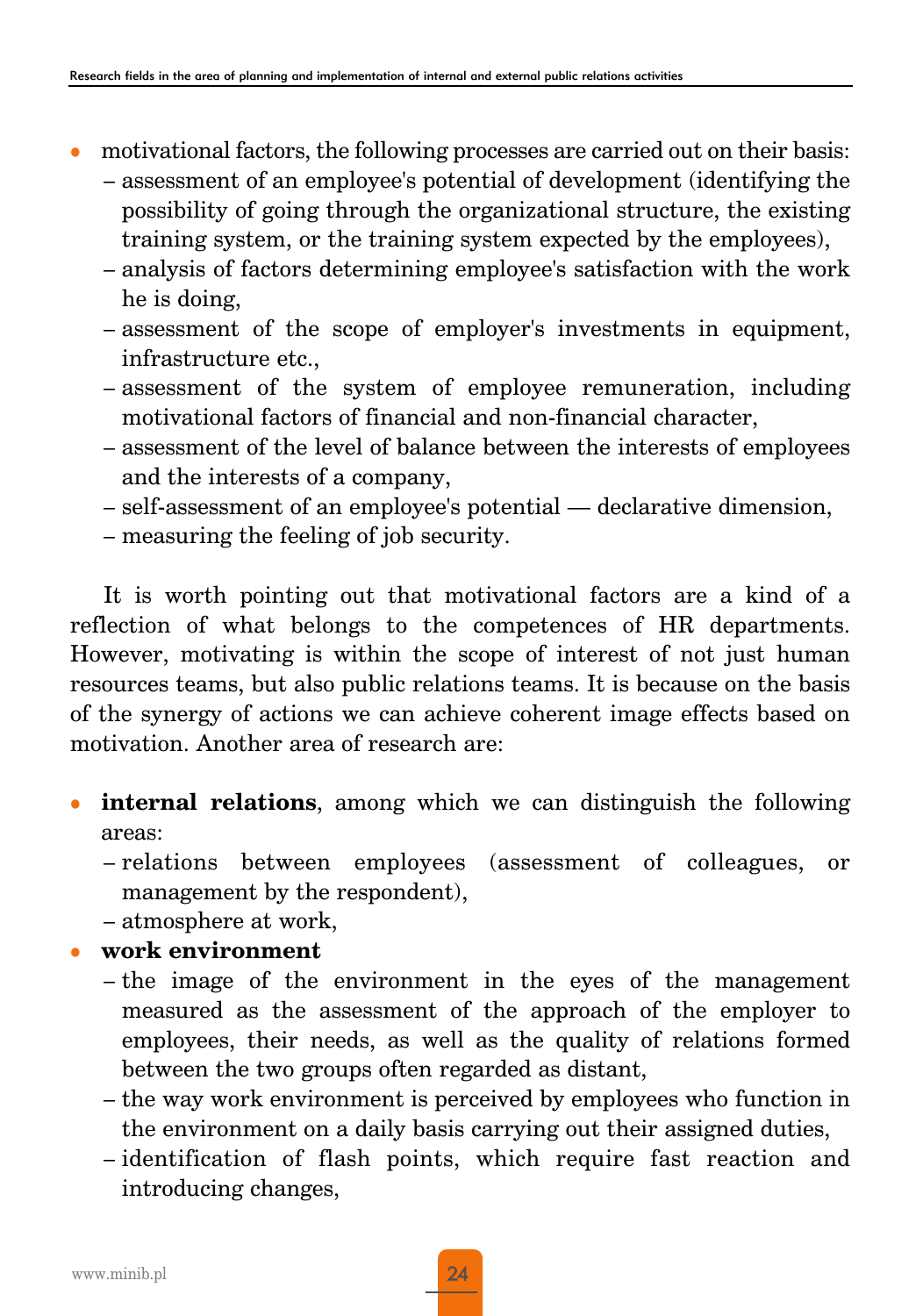- barriers and obstacles that employees have to cope with while carrying out their daily professional duties (demotivators),
- assessment of the strategic areas of functioning of a company,
- **employees' satisfaction**, which is classified as one of key elements influencing the functioning of a company, which may consist of a series of factors named also in earlier part of this work.

Fast identification of factors which have an impact on the satisfaction of employees, relations, satisfaction and motivating makes it possible to implement actions streamlining the areas which require such works. For this purpose a satisfaction index can be prepared. It can be distinguished thanks to the application of appropriate research tools. The index is based on chosen questions referring to e.g. the general degree of satisfaction, level of recommendation, repeated choice of the same work, other employees' engagement in work and faith in the success of the company. The distinguished elements forming the broadly understood image are measured by means of partial indicators.





Source: Material prepared on the basis of a report on research conducted for a manufacturing company.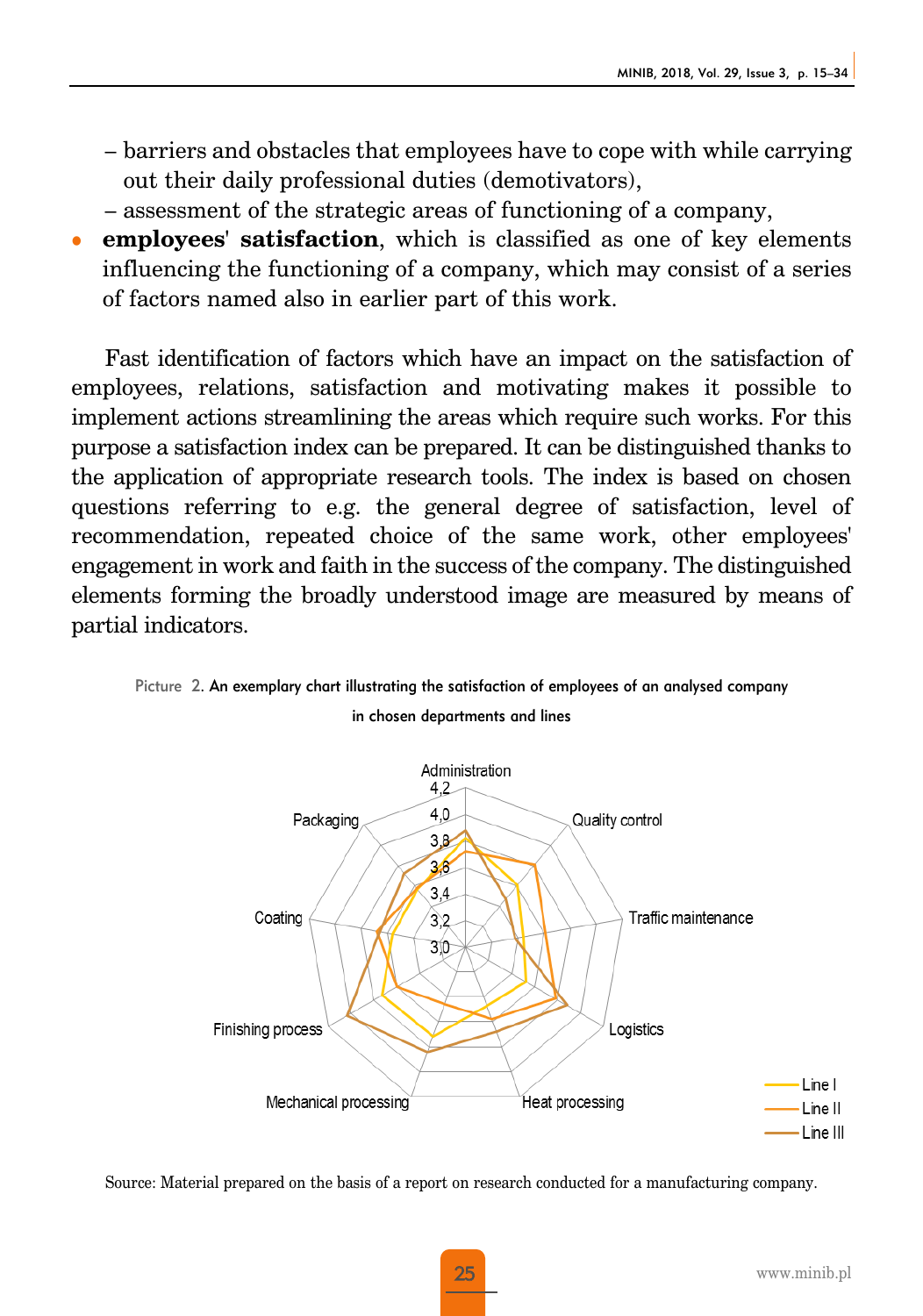Conducting research requires a multilateral approach. Apart from collecting the opinions of operational employees, an important aspect is also an analysis of the opinions of the management. Taking the above into consideration, communication audits can be complemented by individual interviews and strategic workshops with the leaders of the surveyed organizations. This makes it possible to optimize methodological recommendations and to better diagnose the starting situation. Qualitative research makes it possible to choose more adequate indicators for survey questionnaires (aid in construction of the target tools). An exceptionally helpful element in the comprehensive process of the assessment of image and relations is investigating leadership traits, which constitutes an additional option for the quantitative employee surveys discussed above. They are supposed to confront the opinions of leaders on the method of managing an organization with the perception of these traits among the subordinates.

# Research on the external environment of a company in the area of image and relations

Researching the external image requires taking into consideration not just the structure of an organization, but above all its current needs in the context of the measurement of effects and the kind of branch in which it operates. It is needs and the information gap that to a large extent determine what should be subject to research. They define the directions and contribute to putting emphasis on what's necessary in the decisionmaking process. Moreover, they expand knowledge in the area of missing information for efficient management. Apart from this also the conducted relations and processes of communication with e.g. clients, subcontractors, local governments and other groups of stakeholders are important. In the decision-making process managers also take into consideration an analysis of competition, specific character of the region in which they operate.

Nevertheless, most research projects conducted in this area refer to the measurement of satisfaction of clients with products and services offered by the surveyed entity and the image of a company in its market environment. What is also becoming important is learning the assessment of the potential of further cooperation and the possibility of optimizing the current standards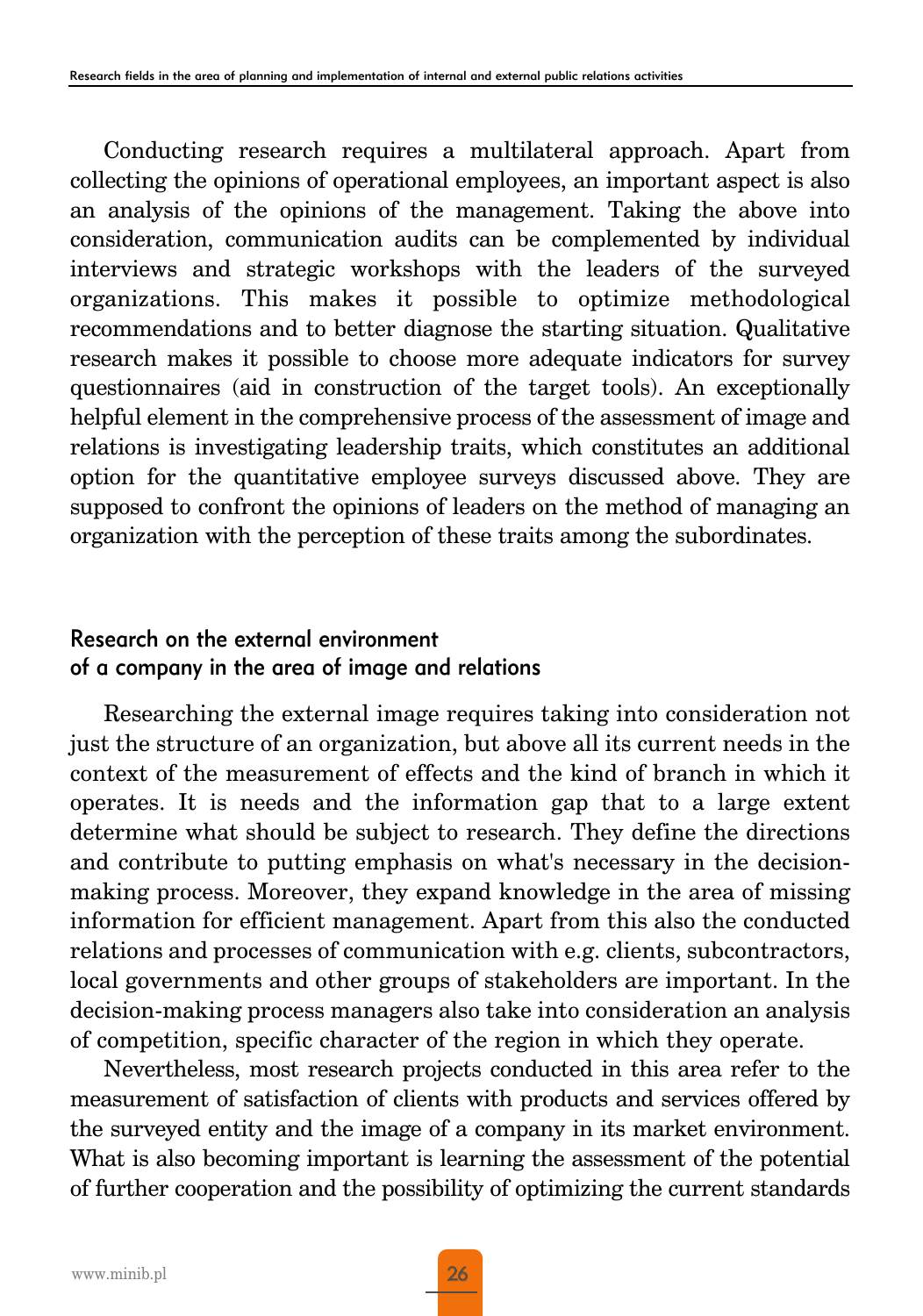of client service. The aspect of the client's general knowledge about a company (brand awareness) is also important for the preparation of a recommendation model. For this purpose quantitative research based on survey questionnaires (individual, or phone interviews) may be useful. The dominant research fields from the area of the external image of organizations are as follows<sup>7</sup>:

- **investigating knowledge about the company** and information that the environment has about its offer, in particular:
	- level of knowledge about a company, its external activity and in particular in the context of conducted sponsoring activities, or patronage,
	- availability of information about products and services offered by a company, in particular, among the target groups whose members are, or can be potential clients of the company,
	- frequency of appearance of information about a company in mass media, which affects, among others, the measurement of the effects of conducted promotional activities,
- investigating the awareness of a company and its relations with **the external environment,** including:
	- assessment of the awareness of the offer on a basic level and exceeding the package, e.g. additional services, sources of information about a company,
	- assessment of the leading aspects of cooperation with a company such as: price, quality of service, punctuality of carrying out orders and responses given to the reported problems, the functioning of complaint mechanisms, consulting, level of negotiations etc.,
	- assessment of employees assigned to cooperation and the quality of relations with them in the context of building long-term bonds between the client and the company,
	- defining the indicators of satisfaction based on the collective aggregation of dedicated questions e.g. the dimension of satisfaction and loyalty of clients,
	- assessment of after-sales service, which often determines the client's decision with regard to potential, further purchases,
	- complex assessment of the quality of offered products and services (ServPerf method — assumes the measurement and assessment of the quality of services understood as perfection of execution of particular tasks; in case of utilization of this method only the subjective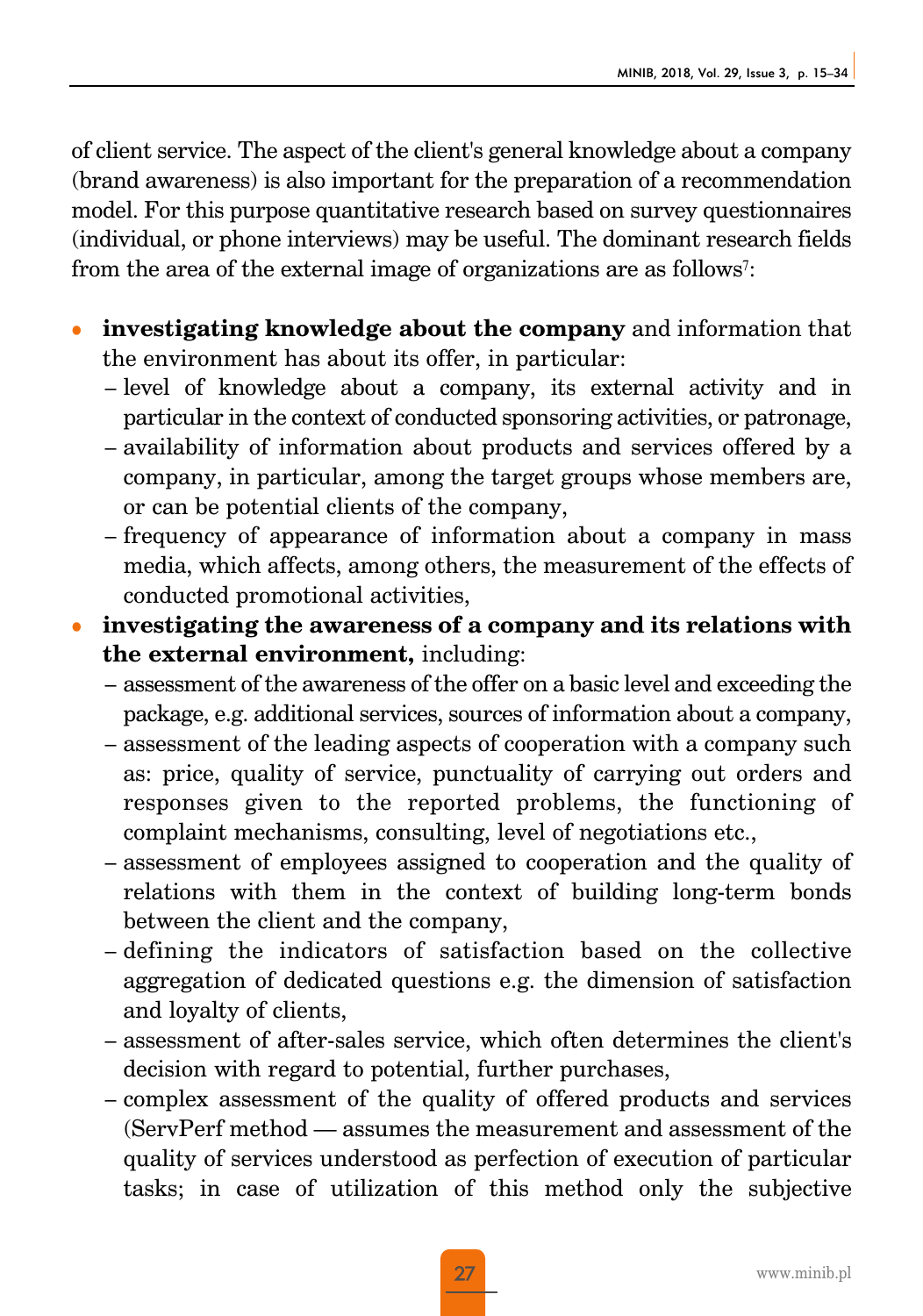assessment of clients' remarks is taken into consideration, while expectations are not subject to assessment) $8$ ,

### **the position of a company in its market environment**, including:

- the assessment of the level of trust of the representatives of the environment for the surveyed company and its employees,
- general, external assessment of the stability of functioning of the market organism,
- analysis of the factors distinguishing a company in the environment, compared to the competition, or other components from the environment,
- identification of factors which influence the choices and decisions of a company's clients,
- <sup>z</sup> **assessment of activities from the area of media relations conducted by a company** (analyses on the basis of complex media monitoring), including the assessment and scope in such issues as the coverage of media which receive information, the number of readers, journalists' opinions and sentiments, growth of the number of internal inquiries, the occurrence of key words $9$ ,
- online relations and **activity in social media**, including: redirections, links, shares, likes, number of participants, number of views, changes in activity and other $s^{10}$ ,
- <sup>z</sup> **assessment of communication processes** taking place between the company and its clients, as well as other groups from the external environment such as: contractors, business environment, local administration and others,
- <sup>z</sup> **assessment of the readiness to give a recommendation** to a company and/or its offer by recommending and potentially choosing the service-provider/producer again, which is an exceptionally important component of the whole process of measuring the efficiency of building loyalty towards a company,
- **assessment of a company's public relations activities** in terms of the achieved effects of implementation of tasks from main task spheres.

Above the main research areas have been presented. Among them particularly important are the assessments which concern a company's activity and actions taken in association with its functioning in a changing environment. These are e.g. the assessment of promotional activities, public relations, or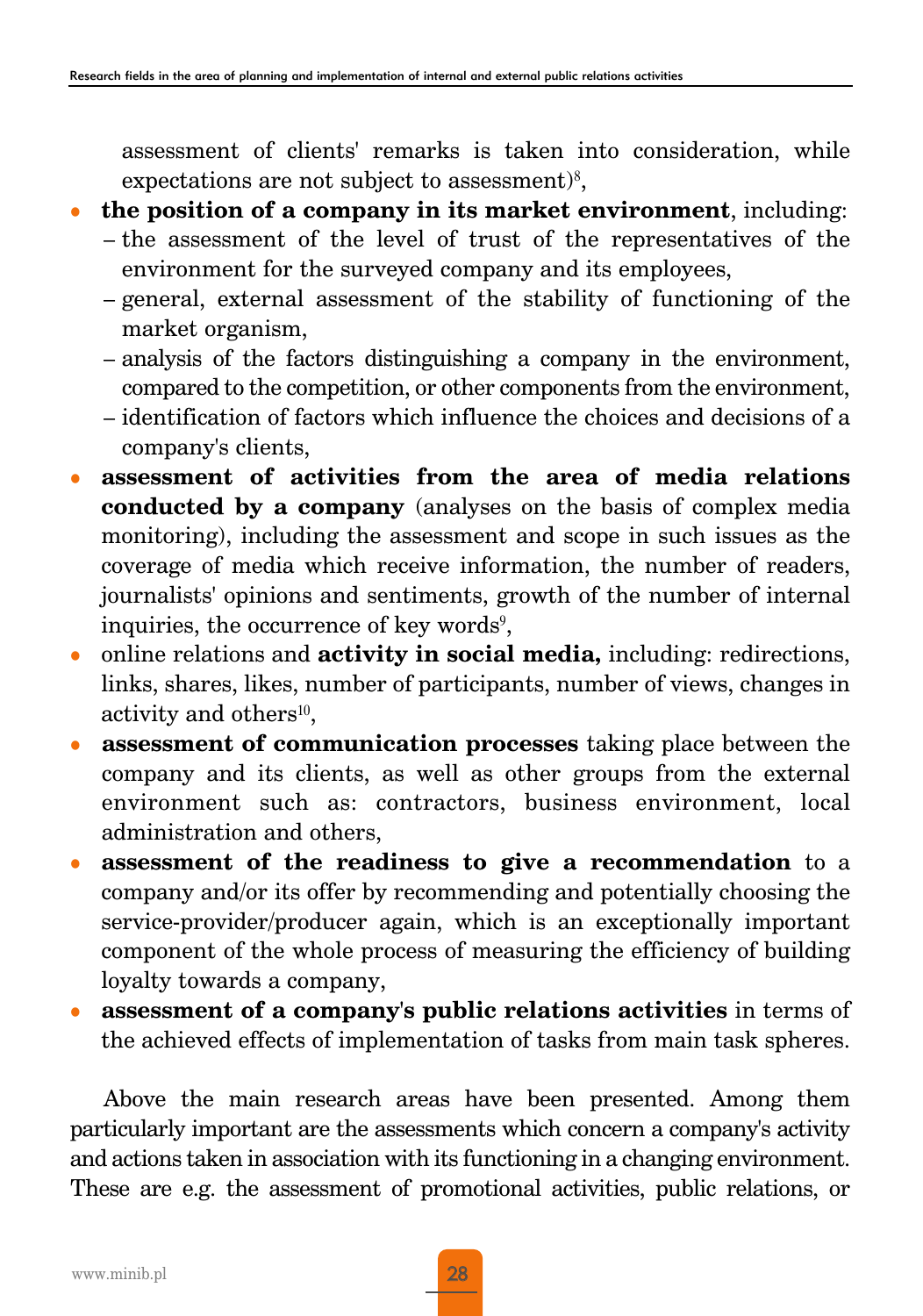investigating the awareness of the company. However, decisions with regard to the choice of research projects usually result from the assessment of needs and identification of the gap in knowledge necessary to make decisions.

#### Systematization of research processes based on the matrix of image goals

Research can be conducted ad hoc, or systemically. A definitely more favourable solution from the point of view of aggregation of knowledge is systemic action which guarantees that the activities conducted by a company will be comprehensibly assessed. In case of systemic research it is possible to use methods which constitute a complex summary of research on image, including e.g. the matrix of image goals, which is defined as an analytical tool allowing precise identification of the place and goals in the area of internal and external image of the surveyed organization. This is a method of analysis of the starting situation, defining trends and directions of actions faced by company managements<sup>11</sup>.



Source: D. Tworzydło, *Macierz celów wizerunkowych jako metoda oceny efektów działań public relations*, Wydawnictwo Wyższej Szkoły Informatyki i Zarządzania, Rzeszów 2008.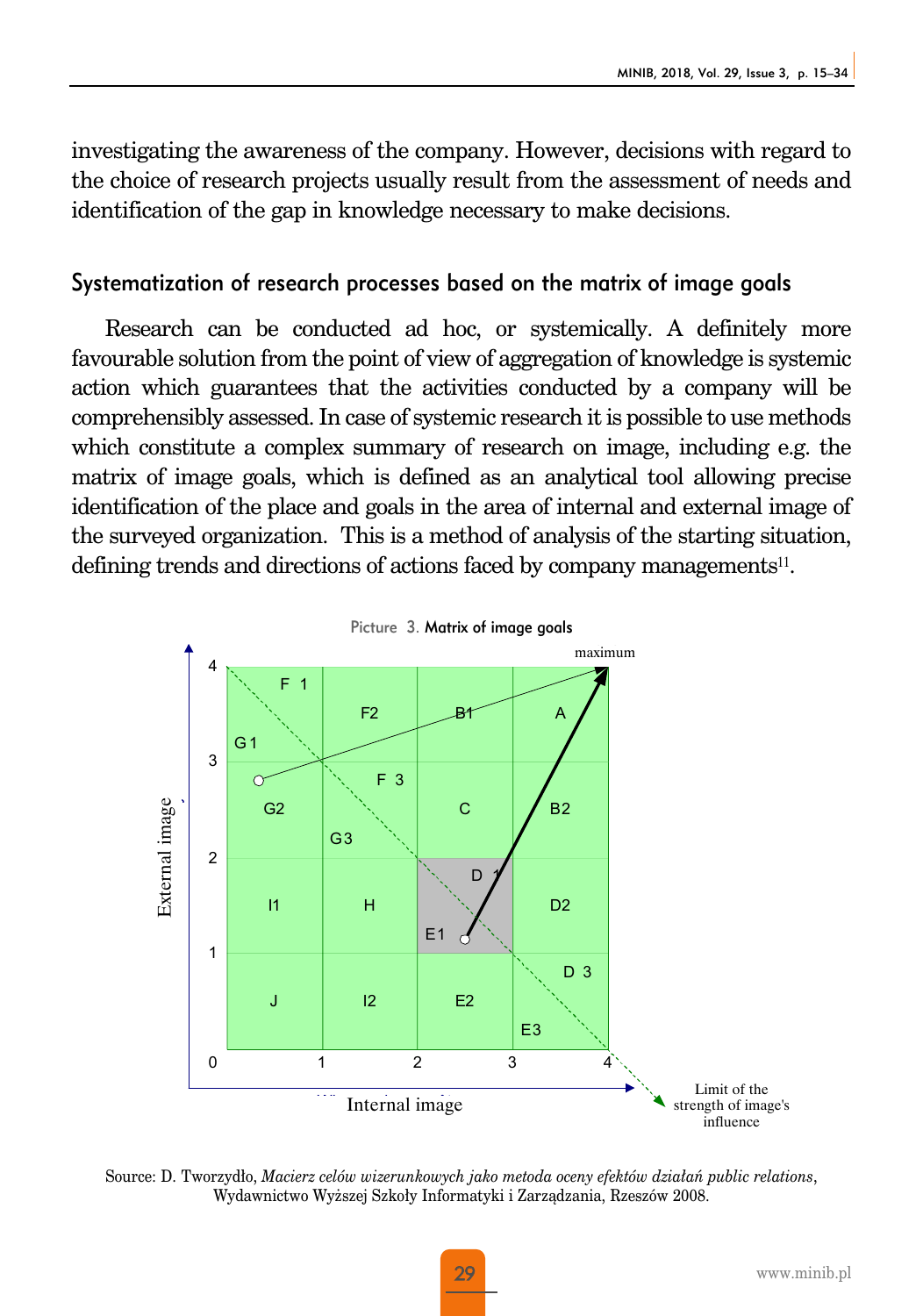The matrix shows the exact point in which a company finds itself in terms of the internal and external image. It helps prevent image crises and when such crises happen, it prevents their consequences. Additionally, designing it preceded by complex internal and external surveys gives the possibility of:

- classifying all determinants which contribute to the formation of the surveyed company's image,
- <sup>z</sup> assessing the image and the changes taking place within it in the analysed periods,
- analysing trends,
- <sup>z</sup> calculating and interpreting the image gap.

Thanks to the matrix of image goals it is also possible to systematize all previously conducted research processes in the aspect of a company's internal and external communication.<sup>12</sup> That's why it can constitute a summary of analytical projects carried out in a company every calendar year.

# Research and the utilization of research in crisis situation management

The analysis of the image situation in which a company finds itself conducted by means of various techniques and research methods is, from the point of view of the entrepreneur, above all knowledge. Taking into consideration the fact that crisis communication is a particularly sensitive area, in which changes are fast, sometimes even abrupt<sup>13</sup>, remembering that crisis may threaten the stability of functioning of every business entity $14$ , knowledge is becoming the key determinant of success. In case of a systemic approach to crisis situations it is worth pointing out that an analysis of a company in this respect lets the management accurately monitor the internal and external environment.<sup>15</sup> Surveys can contribute not just to the detection of potential crises, but also to protecting the organization against potential problems associated with any image crisis.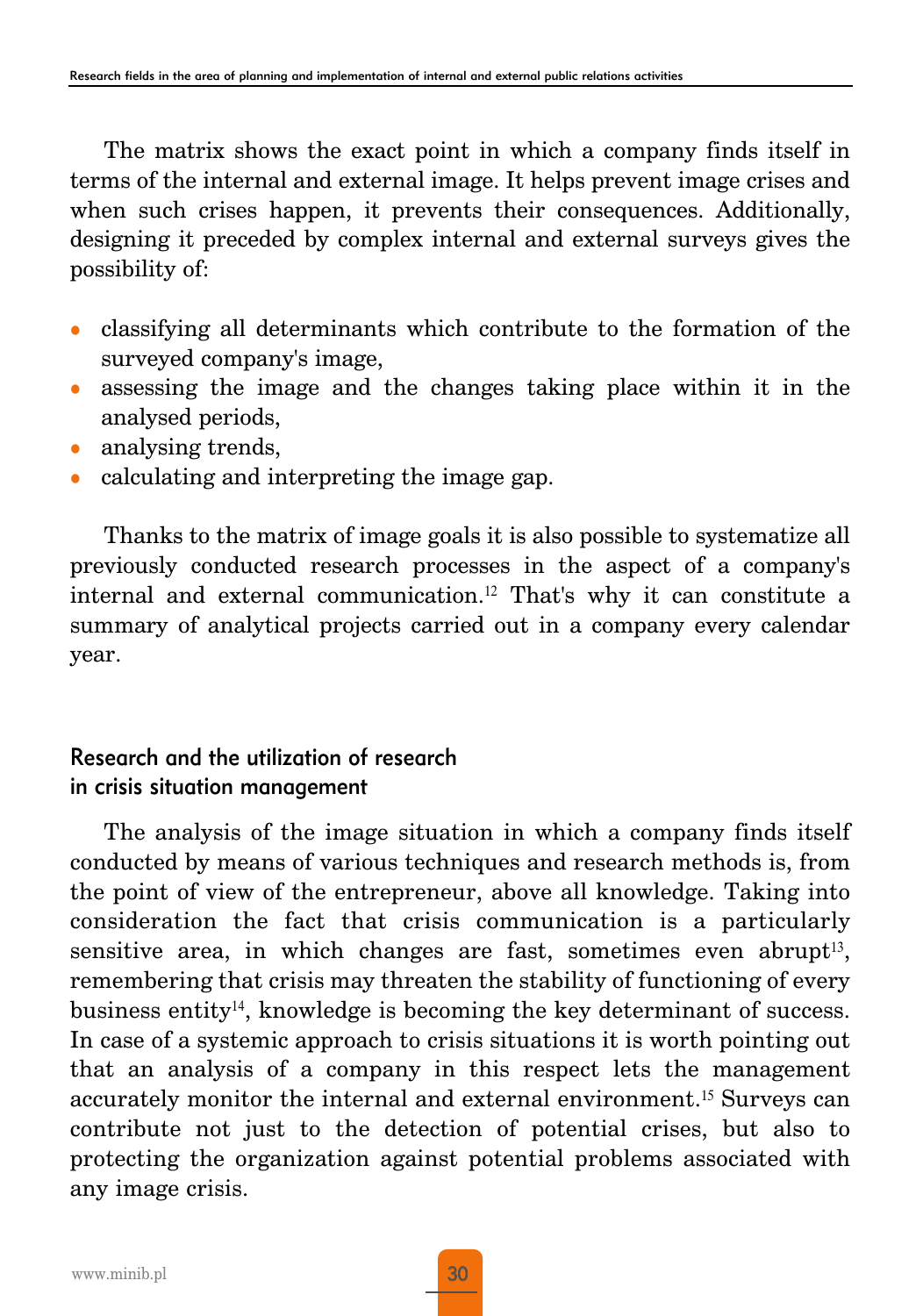Analysis in the area of managing preparatory actions before the occurrence of a crisis and during a crisis means a series of benefits including, among others:

# **•** before crisis

- detection and assessment of the appearing symptoms of potential crisis situations,
- identifying target groups of potential crises,
- support in the process of developing a comprehensive tool in form of a crisis manual,
- security and psychological support for managers working in an organization,

# <sup>z</sup> **during crisis**

- monitoring of the course of crisis situation and the identification of the paths of its development,
- qualitative and quantitative analysis of press materials appearing in the media,
- generating decision-making conclusions and recommendations within the scope of further steps necessary during a crisis situation,

# <sup>z</sup> **after the end of crisis**

- assessment of the effects of crisis situations experienced by a company,
- assessment of the factors which influenced the emergence of a crisis situation,
- selecting actions necessary to protect a company against the occurrence of further crises, which should be taken,
- distinguishing potential symptoms of possible further crises.

Support for the management processes before, during and after the occurrence of a crisis situation is becoming a key task of managerial teams of professionally run companies, and in particular their emergency managements. It is also a condition for long-term, reliable and optimum protection of a commercial entity against the consequences of expected and unexpected crisis situations.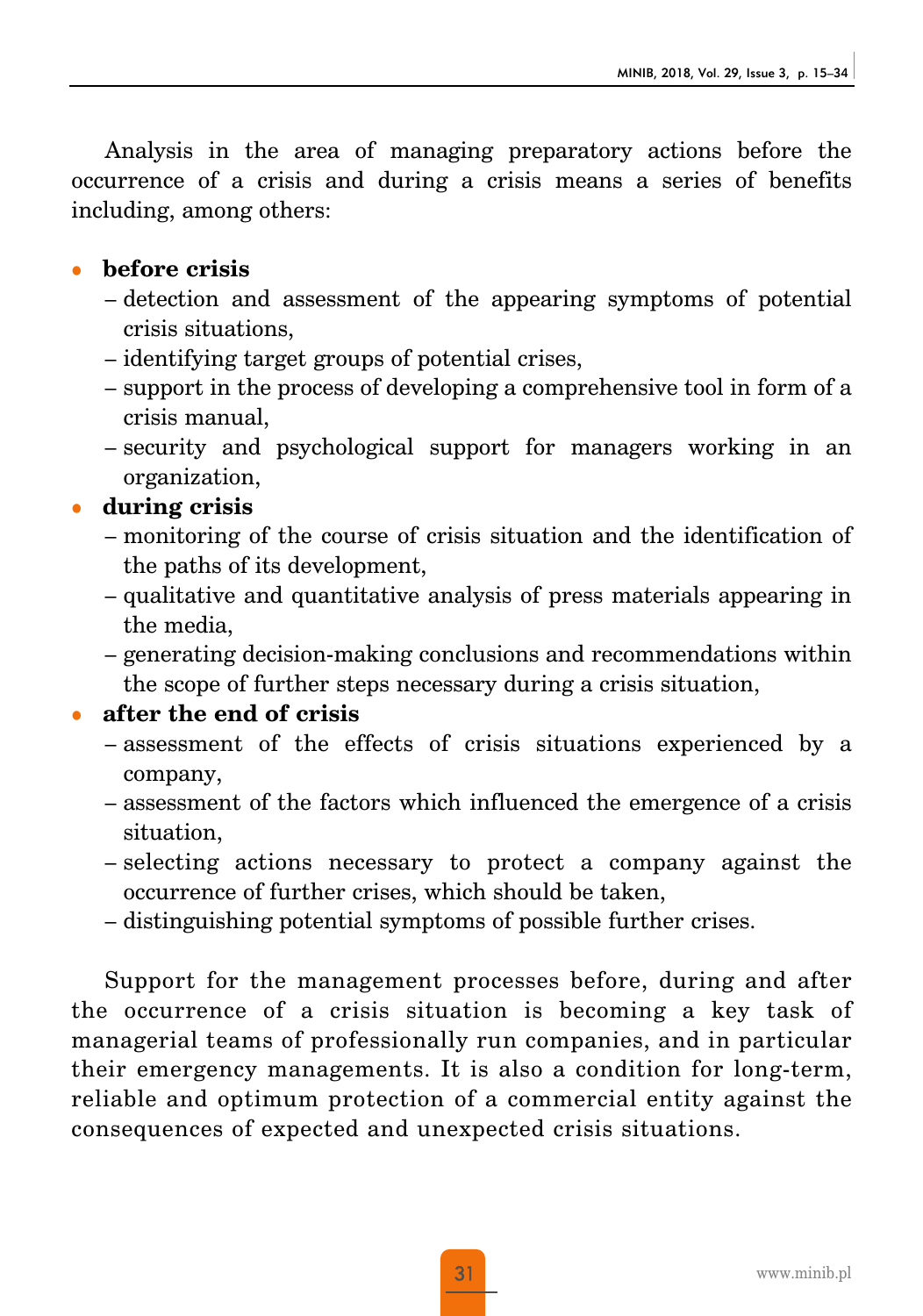#### Summary

Taking into consideration the areas of research, which can be used for the assessment of the internal and external image of a company and its relations with environment, it is necessary to highlight key conclusions which can be drawn from the above. The choice of areas for research should result from an analysis of needs and identification of the information gap, which remains to be filled in a company, for the purpose of making efficient decisions.

It is necessary to point out that one of priority elements of company management is monitoring image and internal relations, including, among others, such areas as employees' satisfaction and level of engagement. It is also exceptionally valuable to obtain from them feedback in form of opinion concerning the company. What to a large extent has a major impact on the efficiency of work done by teams of employees is satisfaction which consists of many elements, including, among others, the system of motivation, method of management, atmosphere. By means of investigating the opinions of employees it is possible to obtain also information about sentiments in a company, to identify factors which have a positive impact on the work of a team and to obtain data concerning potential flashpoints emerging in a company, as well as to express needs in the area of implementing changes of various kinds. In order to make it possible to develop an organization and at the same time maintain high level of motivation among the employees, it is important to first identify and next to integrate values important for both sides. If these common values are defined early enough, it will be possible to take appropriate actions, which will bring the desired effects.<sup>16</sup>

The situation is similar within the scope of building external image and relations. However, taking this area into consideration in planning and operational activities has to be based on properly acquired knowledge and premises which will secure the accuracy of decisions. Thus, it is necessary to monitor changes in the way a company is perceived, the assessment of actions and activities taken up by the company, the product offer, or employees who by means of their actions become, or not, the ambassadors of the company in its environment.

Functioning in a void won't bring the desired results and mistakes in the decision-making process often result from the deficit of information. That's why research areas from the scope of relations, as well as internal and external image highlighted in the article may constitute a starting point for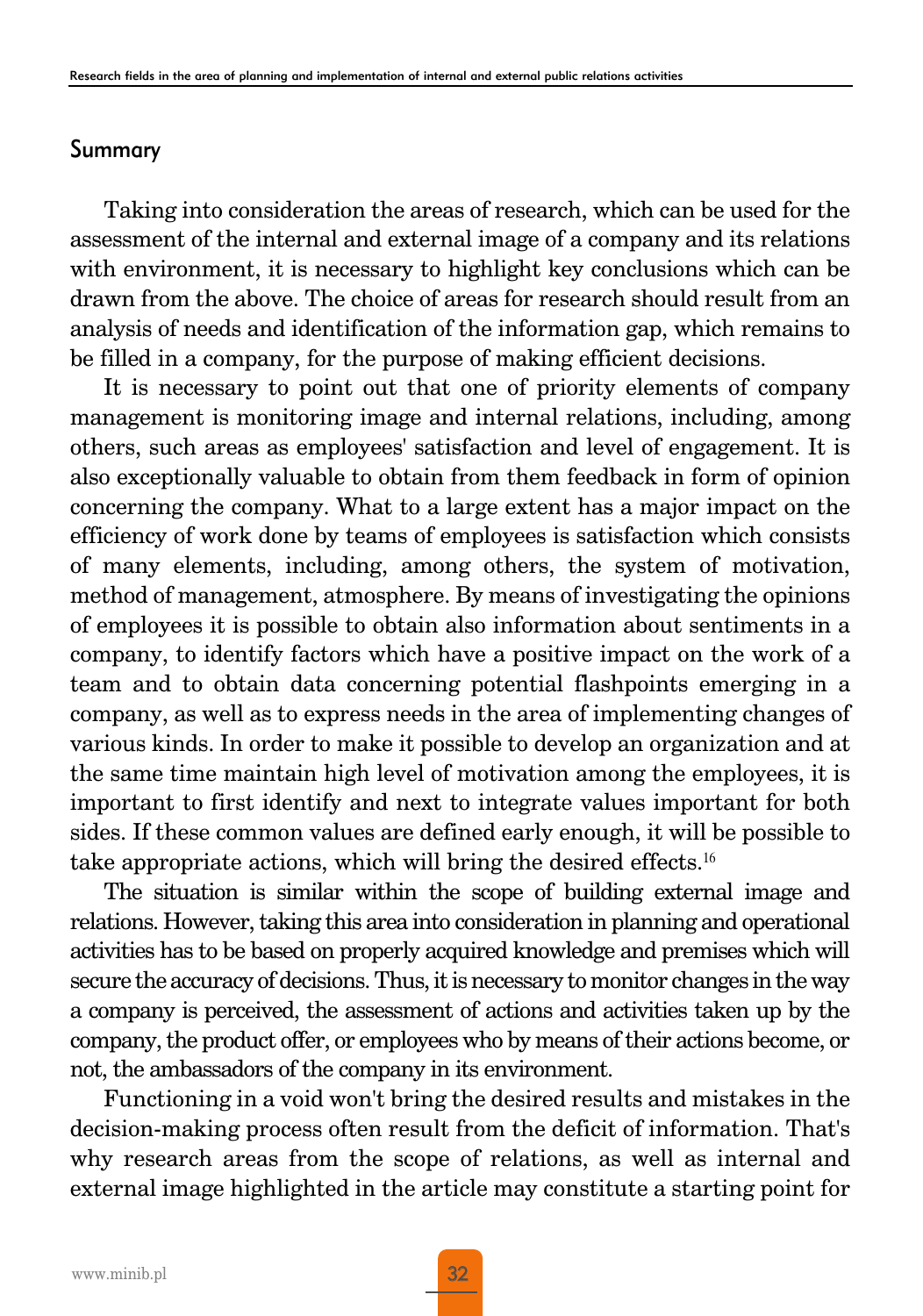the implementation of complex audits and thus they can serve the purpose of filling the information gap — filling the gap is a duty of a good management team in every company.

One of important elements outlined in the article was an illustration of the importance of research conducted in the context of preparation for crisis and reacting to crisis when it comes up. Research from this area may constitute an element of key support for management processes. It can contribute to efficient protection of an organization.

The above shows that the highlighted areas, with particular consideration of those which have been recognized as crucial, should be investigated within the framework of a systematic and planned process, as only in such case it is possible to achieve the expected results.

#### References

<sup>1</sup> A. Miotk, *Badania w public relations*, Difin, Warszawa 2012, p. 37.

<sup>2</sup> More about task spheres: D. Tworzydło, Public relations praktycznie, *Newsline*, Rzeszów 2017, p. 39–42.

<sup>3</sup> G.A. Churchill, *Badania marketingowe. Podstawy metodologiczne*, Wydawnictwo Naukowe PWN, Warszawa 2002, p. 250–251.

 $4$  The mentioned research areas are investigated within the framework of an integrated system of internal research conducted for market entities by research entities, as well as departments dealing with internal and external communication in companies.

<sup>5</sup> http://www.projektgamma.pl/strefa-wiedzy/wiki/co-to-jest-dobre-miejsce-pracy-poznaj-test-12-pytan-gallupa (viewed 01.04.2018).

<sup>6</sup> As the data acquired from the surveyed entities (companies) are confidential and taking into consideration the provisions of contracts concerning the protection of data against publication, the provided examples have been anonymised.

 $7$  The mentioned research areas are investigated in course of an integrated system of external surveys of companies and institutions.

<sup>8</sup> A. Kucińska, M. Kołosowski, *Zastosowanie metody SERVPERV do oceny zadowolenia klienta, Komputerowo Zintegrowane Zarządzanie*, t. 2 pod red. R. Knosali, Opole 2009, p. 91–98.

<sup>9</sup> https://www.curzonpr.com/theprinsider/measurements-pr-roi-branding-digital-marketing/ (viewed: 03.2018).  $10$  Ibidem.

<sup>11</sup> D. Tworzydło, *Macierz celów wizerunkowych w procesie oceny efektów public relations*, Wydawnictwo Wyższej Szkoły Informatyki i Zarządzania, Rzeszów 2008, p. 75.

 $12$  Ibidem.

<sup>13</sup> M. Sajewicz, Badania w public relations. In: D. Tworzydło, Z. Chmielewski, *Badania i pomiar efektów w public relations*, Rzeszów 2010, p. 15.

<sup>14</sup> D. Tworzydło, J. Olędzki, *Leksykon public relations*, Wydawnictwo Newsline, Rzeszów 2008, p. 91.

<sup>15</sup> K. Maruszewski, Kryzys w public relations. In: *Public relations. Teoria i praktyka komunikowania*, pod red. H. Przybylskiego, Wydawnictwo Akademii Ekonomicznej w Katowicach, 2007, p. 297.

<sup>16</sup> Records acquired from a report prepared by the Department of Research and Strategic Analysis of EXACTO sp. z o.o.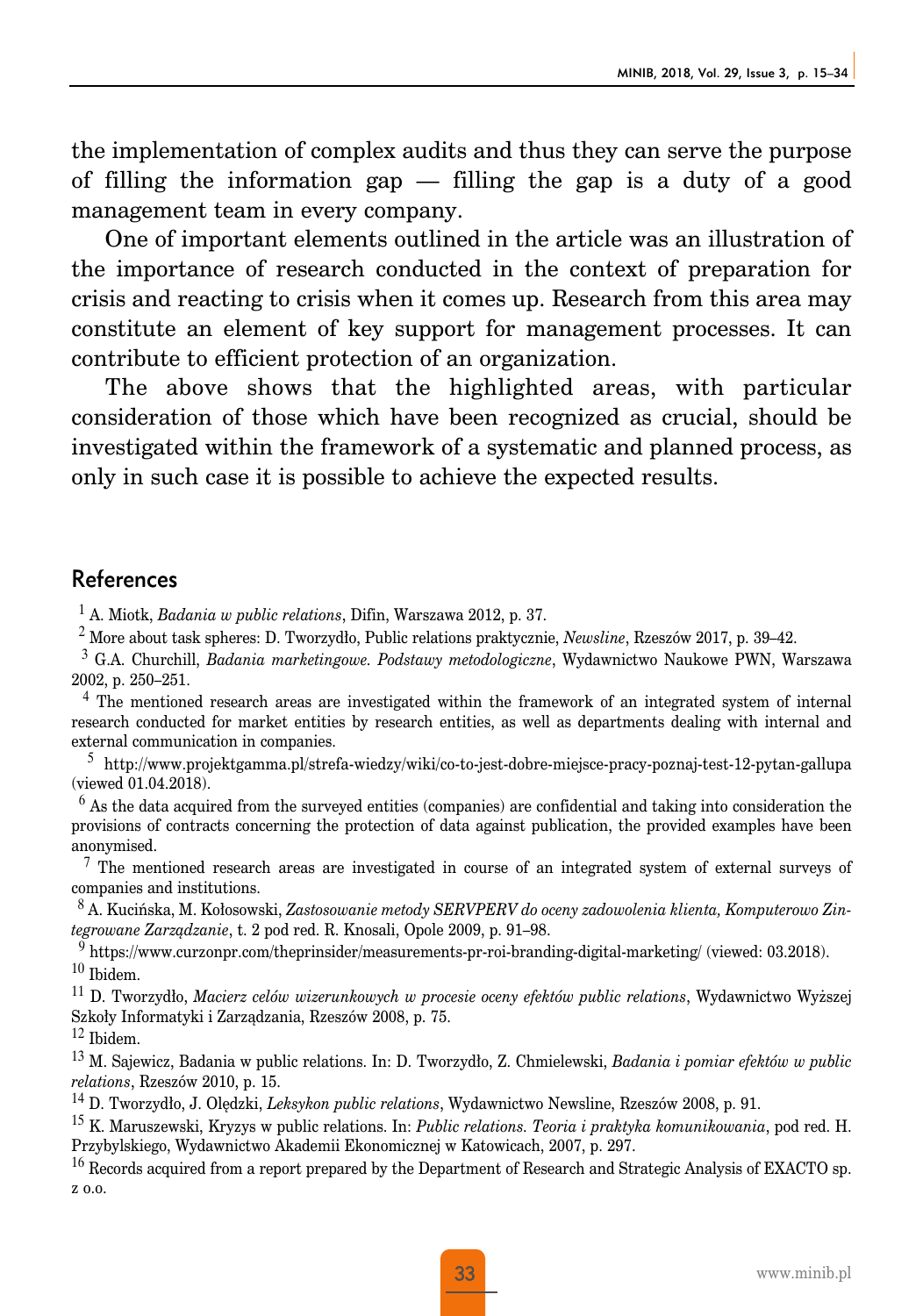# Bibliography

- 1. Churchill, G.A. (2002). *Badania marketingowe. Podstawy metodologiczne*. Warszawa: Wydawnictwo Naukowe PWN.
- 2. Kucińska, A., Kołosowski M. (2009). *Zastosowanie metody SERVPERV do oceny zadowolenia klienta, Komputerowo Zintegrowane Zarządzanie*, t. 2 pod red. R. Knosali. Opole .
- 3. Maruszewski, K. (2007). Kryzys w public relations. In: H. Przybylskiego (red). Public relations. Teoria i praktyka komunikowania. Wydawnictwo Akademii Ekonomicznej w Katowicach.
- 4. Miotk, A. (2012). *Badania w public relations*. Warszawa: Difin.
- 5. Sajewicz, M., Badania w public relations. In: Tworzydło, D., Chmielewski Z. (2010). *Badania i pomiar efektów w public relations*. Rzeszów.
- 6. Tworzydło, D. (2017). *Public relations praktycznie*. Rzeszów: Wydawnictwo Newsline.
- 7. Tworzydło, D., Olędzki, J. (2008). *Leksykon public relations*. Rzeszów: Wydawnictwo Newsline.
- 8. Tworzydło, D. (2008). *Macierz celów wizerunkowych w procesie oceny efektów public relations*. Rzeszów: Wydawnictwo Wyższej Szkoły Informatyki i Zarządzania.
- 9. http://www.projektgamma.pl/strefa-wiedzy/wiki/co-to-jest-dobre-miejsce-pracy-poznaj-test-12-pytan-gallupa (viewed 01.04.2018).
- 10. https://www.curzonpr.com/theprinsider/measurements-pr-roi-branding-digital-marketing/ (viewed: 03.2018).

Dariusz Tworzydło PhD. hab. — Head of the Department of Social Communication and Public Relations at the Faculty of Journalism, Information and Book Studies of the University of Warsaw. President of the Management of Instytut Rozwoju Społeczeństwa Informacyjnego (Institute for the Development of Information Society) and Exacto sp. z o.o. Author of over 230 scientific publications, monographs, scripts, articles and research reports. Former president of the Polish PR Association, as well as a member of the Council of Ethics in Public Relations. Advisor and consultant.